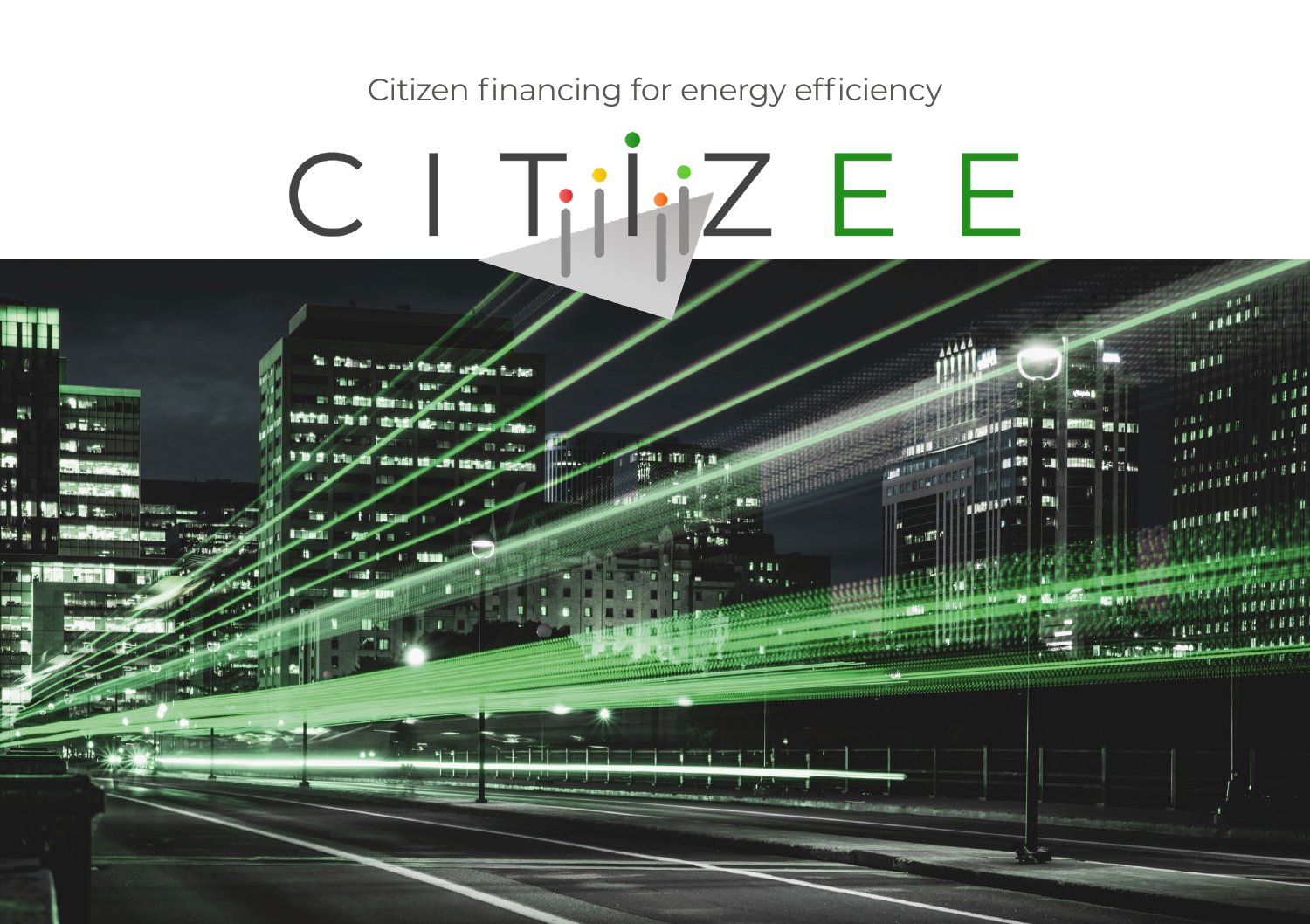## **CitizEE is a European funded project that supports European public authorities to scale up investments for energy efficiency in the building sector through attracting citizen private investments.**

**Energy efficiency is a decisive factor of the European Union's energy policy** as it is considered essential for competitiveness, energy security and to meet international goals on climate change. In the building sector, **reaching the EU targets demands overcoming social, financial and technical barriers**. However, to meet the objectives the **sustainable energy financing models need to be reviewed**  and **cooperation** between all actors, especially with **citizens**, should be **maximised**. It is therefore essential to make **more effective use of public funding**, **mobilise innovative private financing** and **address specific barriers** faced by energy citizens and communities' projects wishing to invest in **sustainable projects at a greater scale**.

CitizEE will address these goals by means of creating national or regional **Citizen Investment Platforms** to support the **integration** of **tailored** and **widely adopted citizen financing schemes**, **crowdfunding** and **cooperative models** with adequate available or to be developed **Public Financing Instruments** (PFIs). As a result, **CitizEE will enable the set-up of large-scale community energy efficiency programs while strengthening know-how of regional/ national key stakeholders**.

### **Specific objectives:**

- Prepare the groundwork for the establishment of Citzen Investment Platforms EFSI-backed in the project pilots
- Evaluate competitiveness of the innovative financing schemes to be developed by the project, so-called "CFs4EE Financing Schemes", based on the integration of citizen financing with public financing instruments
- Demonstrate the viability and market potential of CitizEE's "CFs4EE Financing Schemes"
- Develop recommendations for improving the market and regulatory framework.
- Enhance the in-house capacities of the relevant stakeholders
- Promote the project concepts and its advantages among those who could support citizen financing schemes deployment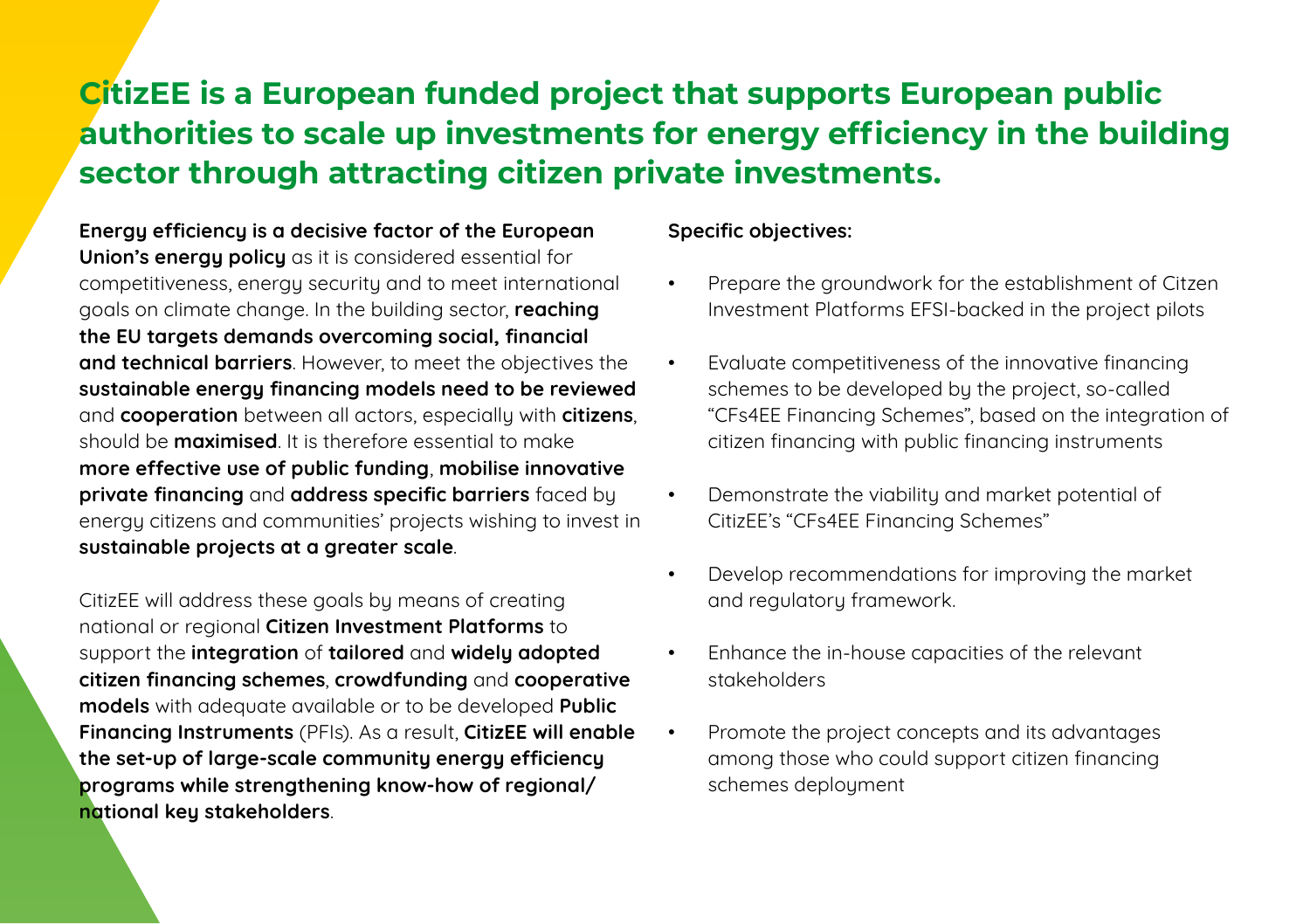### **Pilot cases**

Four demonstrators have been selected to establish the CitizEE platforms as well as to demonstrate the replication possibilities of the project financing schemes at regional or country level.

#### **Investment platforms**

Investment facility channeling public and private financing from several co-investors to provide funding to designated final beneficiaries and/or projects, aimed at:

- Identifying market gaps and providing financing or support to projects;
- Facilitating the inclusion of investors;
- Facilitating the implementation of the CitizEE "CFs4EE Financing Scheme";
- Contributing to aggregation and pooling of projects.

# veb **BELGIUM**

Regional CFs4EE financing scheme implementation to co-finance deep energy renovations of school buildings via EPC

# VIPA

### **LITHUANIA**

Development of National CFs4EE financing scheme to co-finance Energy Efficiency projects and Renewable Energy projects





### **CROATIA**

Regional CFs4EE financing scheme implementation to co-finance or finance EPC contracts/portfolios



### **PORTUGAL**

CFS4EE Financing scheme implmentation to foster the investment in community used infrastructure